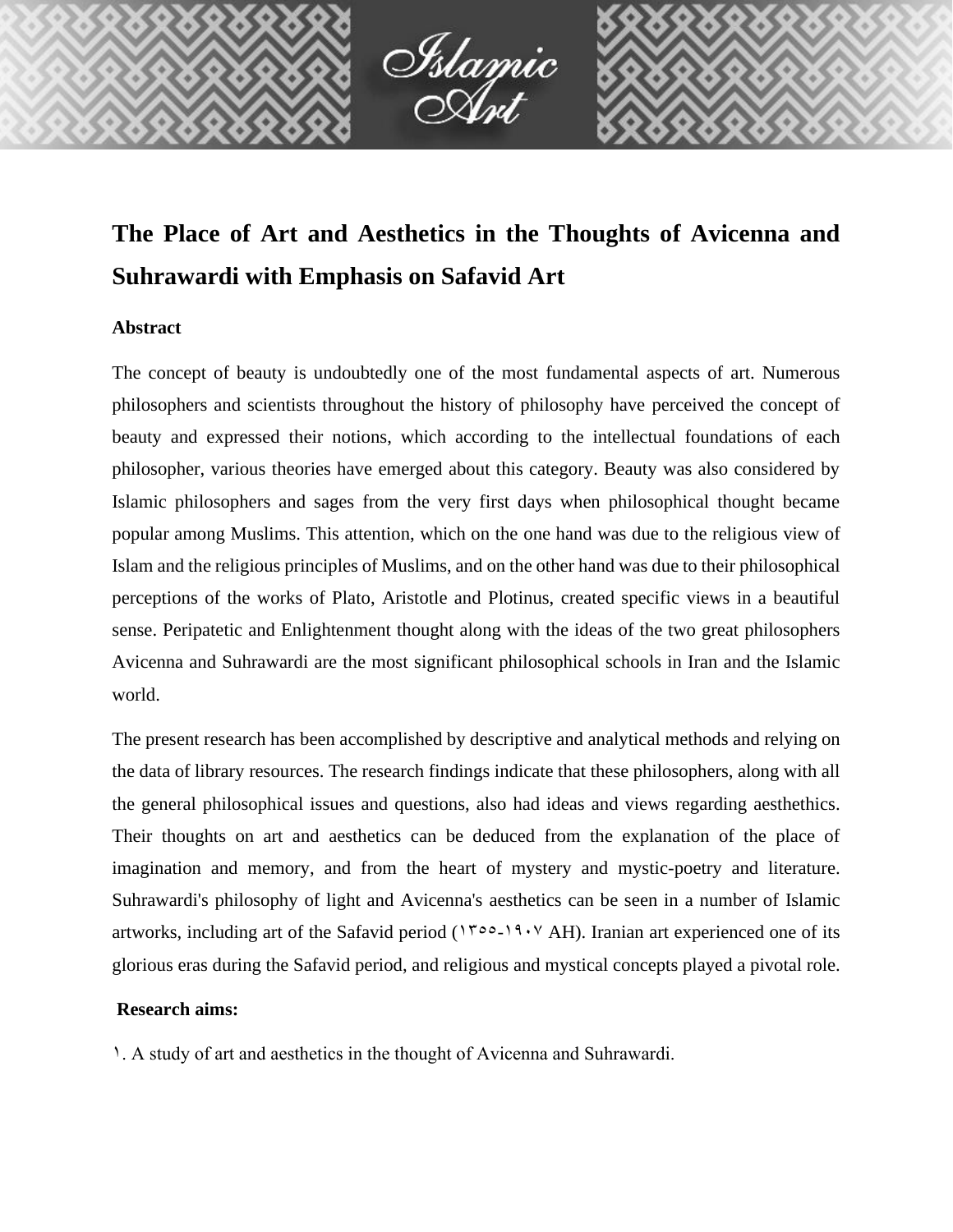2. A recognition of the replication of the effects of art and aesthetics of Avicenna and Suhrawardi's thought in the arts of the Safavid period.

#### **Research questions:**

1. What are the ultimate cause of art in the perspective of Avicenna and Suhrawardi?

2. How are the ideas of art and aesthetics of Avicenna and Suhrawardi reflected in the arts of the Safavid period?

**Keywords:** Art and Aesthetics, Avicenna, Suhrawardi, Safavid Art.

## **Introduction**

One of the principles of art is the principle of beauty. According to Avicenna, beauty in the general sense (tangible or intangible) is the ultimate perfection or having all the necessary attributes. In his view, tangible beauty includes order, symmetry, good composition, moderation, components of unity and coincidence in an object. He believes that the ultimate source of beauty is the absolute beauty or God of knowledge. The emergence of pleasure, friendship, love, wonder and admiration are among the beautiful effects on the perceiver. Avicenna discusses imagination in detail as it plays an important role in artistic creation. The dubious origin of art in Sheikh Raees's instinctive desire for imitation, an innate desire, is seeking beauty. Despite the commonalities in the theories of Avicenna and Suhrawardi, these two experts have each considered beauty as the product of two various things. Philosophy of light is based on Suhrawardi's philosophy as he believes that light has a hierarchy. The innovative design of the imaginary pattern is present in the appearance of sciences and knowledge, and shows the aesthetic figures and artistic dimensions of its philosophical world; hierarchical formulation in Suhrawardi's cosmology, the manifestation of the world based on the crystallization of light in the totality of his thought and the illumination of the world based on the emergence and radiance of light; has bestowed a face and field of aesthetics and art to his philosophy. The most artistic aspect and aesthetic entry of Suhrawardi's philosophy should be considered in his innovations in explaining the place of imagination in the hierarchical cosmology of the philosophy of enlightenment and innovation in its epistemological role among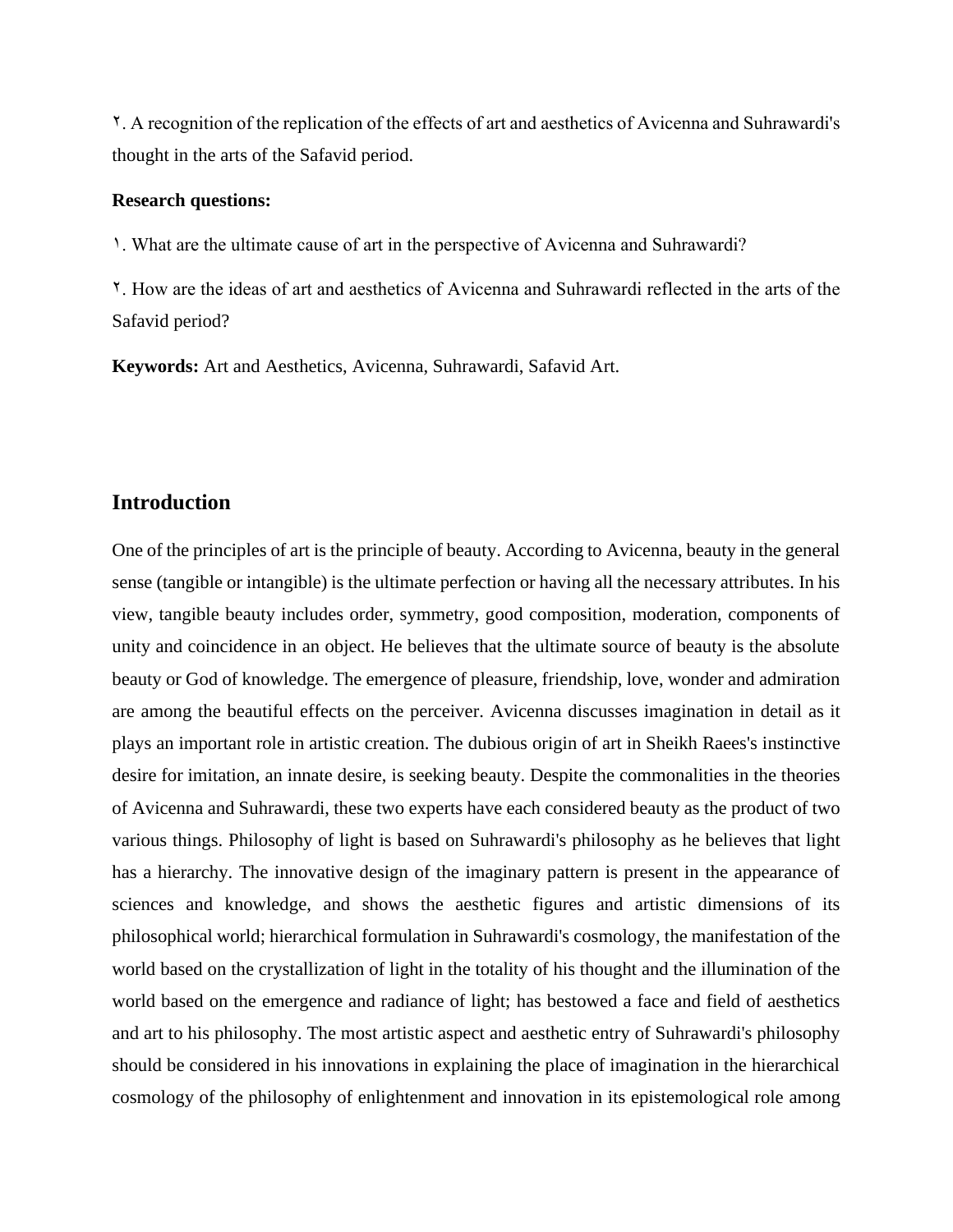the inner cognitive powers. In such a way that imagination appears ontologically as a separate imagination and epistemologically as a connected imagination in the construction of enlightenment philosophy. The era of Safavid rule is one of the brilliant periods of Islamic art and mystical themes play an important role in the emergence of aesthetic dimensions in the works of art of this period.

A review of the research background shows that no independent work with this title has been written so far. However, some works have studied Suhrawardi's philosophy and its reflection in art. Hakimi et al.  $(7 \cdot 1)$  in an article entitled "Art and beauty from the perspective of Shahabuddin Suhrawardi and the impact of his optical wisdom on Islamic painting", have analyzed Suhrawardi's optical thought and its reflection in the art of painting. Rahimian and Zahabi  $(1 \cdot 1)$  in an article entitled "The Emergence of Beauty and Artistic Features in the Light of the Illuminated Grace of Suhrawardi Philosophy" have analyzed his philosophical theories and intellectual foundations of light from an aesthetic point of view. In this research, the aesthetic aspects of the works and general views of Avicenna and Suhrawardi in terms of the structure and general structure of the work and the innovative aspects of the world and suspended forms have been studied. An attempt has been made to formulate the hierarchy of the worlds, their relation to each other, and to explain the skeptical and enlightened knowledge of understanding the facts and teachings, which has an aesthetic and artistic structure and provides a basis for a world mixed with color, light, shadow and imagination with aesthetic and artistic aspects to appear in the field of philosophy. This paper has been done descriptively-analytically and the method of data collection is completed via library research.

## **Conclusion**

Considering the views of Avicenna and Sheikh Eshraq, it should be said that imagination plays an imperative role in the creation of art and the creation of its aesthetic dimensions. Avicenna does not have a definite definition for art, but he emphasizes tangible beauty in terms of beauty as he considers beauty to be an objective entity. Therefore, from his point of view, beauty ought to create a feeling of joy and happiness in the viewer. Based on this view, physical beauty plays a significant role in understanding the subject of art. Suhrawardi's wisdom of illumination, which is based on the interpretation of light, became one of the most chief components of aesthetics in art during the Islamic period. While Suhrawardi's views do not directly refer to the discussion of art, Sheikh Ishraq has presented a series of metaphysical principles. Considering these points and examining